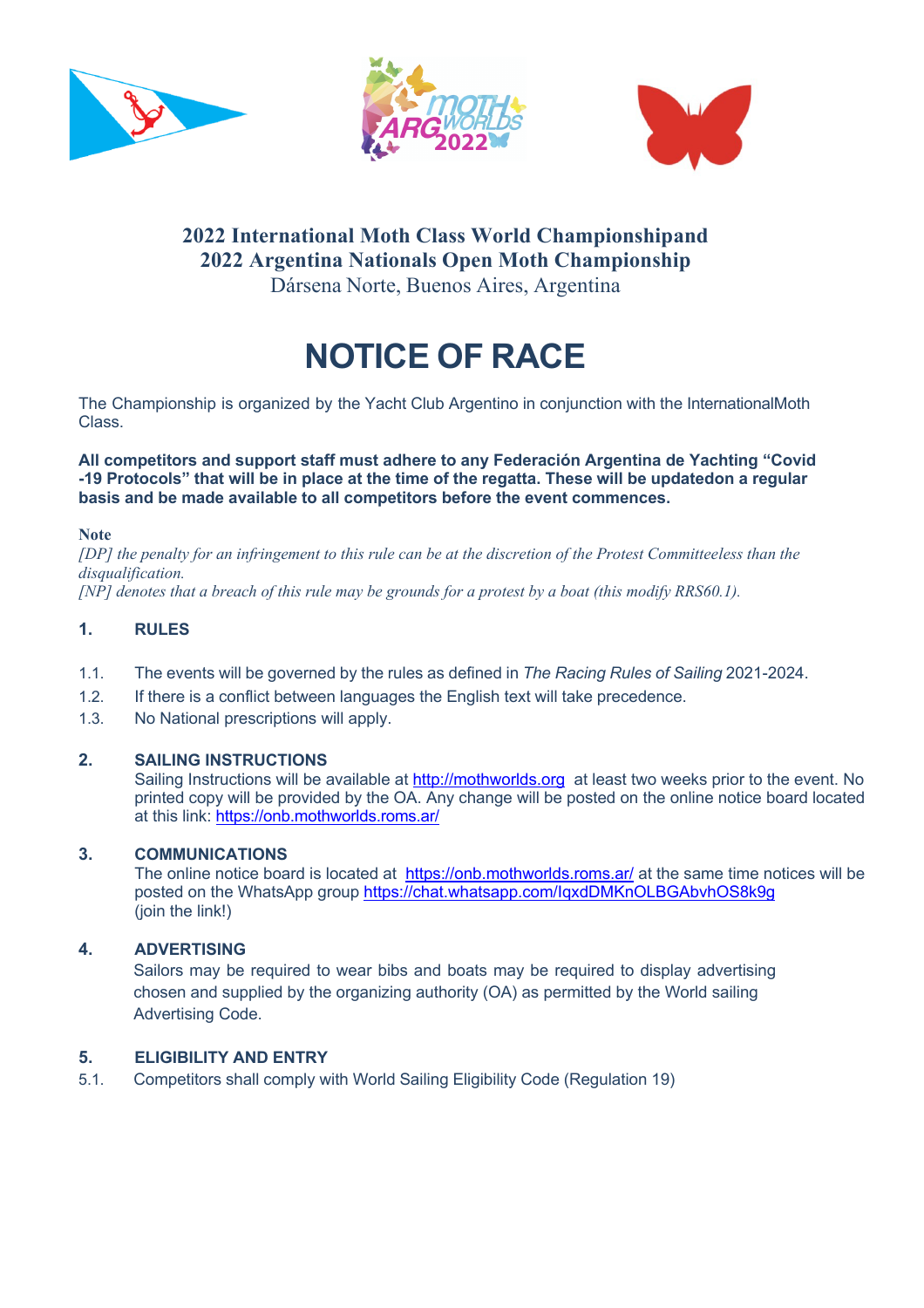- 5.2. The regatta is open to boats of the International Moth Class that comply with the Moth Class Rules and have a valid measurement certificate.
- 5.3. All competitors shall be paid up members of their National Moth Class Association or the International Moth Class Association where there is no appropriate national class association.
- 5.4. The helmsperson named on the boat entry form shall be the same for all races.
- 5.5. Eligible competitors shall enter by completing the online entry process: http://mothworlds.org/argentina/notice-of-race-2 trashed/entry-form/
- 5.6. **Online entries will close on October the 30th**. (registration is confirmed only after the payment).
- 5.7. Pre-worlds Argentinean Moth Series registration available at this link: www.mothworlds.org
- 5.8. **Online entries will close on the same date.** (registration is confirmed only after the payment).

#### **6. FEES**

6.1.

| <b>Dates</b>                                                      | <b>Argentina</b><br><b>Nationals</b><br><b>Moth</b> | <b>World Championship</b> |
|-------------------------------------------------------------------|-----------------------------------------------------|---------------------------|
| Paid before the 1 <sup>st</sup> of August                         | 80 USD                                              | <b>400 USD</b>            |
| Paid before the 1 <sup>st</sup> of September                      | 80 USD                                              | <b>425 USD</b>            |
| Paid before the 30 <sup>th</sup> of October                       | <b>90 USD</b>                                       | <b>450 USD</b>            |
| Special exceptions*<br>Paid after the 30 <sup>th</sup> of October | <b>100 USD</b>                                      | <b>500 USD</b>            |

\*Requires that may or not be accepted by OA

- 6.2. At sailor option, the entry fee can be paid either by bank transfer or by bank deposit upon arrival. (Wire details for registration will be sent after the online registration - Bank fees shall be paid by the entrant)
- 6.3. Logistics Program: A boat shipping sponsorship will be available for a limited number of competitors, further information will be available on the official moth world website
- 6.4. Entry fees depend exclusively on the date by that payment is received.
- 6.5. In case of a pandemic emergency and the event cannot be held due to Argentinean law restrictions 90% of the entry fee will be refunded (10% is the cost for registration management). In case of travel restrictions from some countries (inbound/outbound),90% of the entry fee will be refunded.
- 6.6. **Cancellation policy**: For registration annulation before the 1st of September the entry fee paid will be refunded 90% (10% is the cost for registration management). For notifications before 1<sup>st</sup> of October 60%. After the 1<sup>st</sup> of October, no entry fee will be refunded.

# **7. WORLD CHAMPIONSHIP QUALIFYING SERIES AND FINAL SERIES**

7.1. Six (6) races are required to constitute a valid Championship.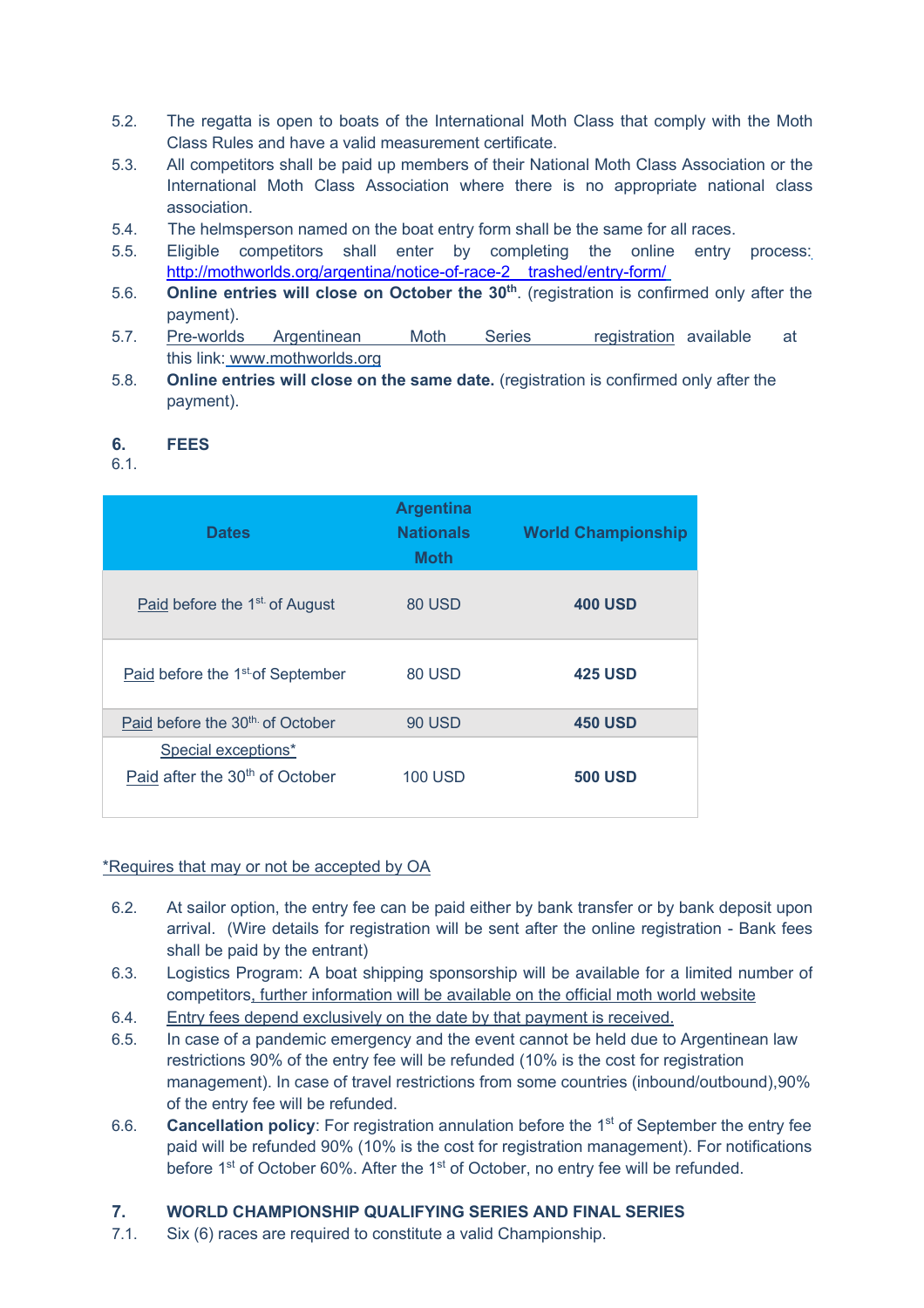- 7.2. If 70 or more boats are registered the regatta will consist of a qualifying series and a final series, in that case, the RC will splitboats into different fleets. If the registered boats are less than 70, the regatta will consist of a single fleet.
- 7.3. If at least 4 races are sailed during the first two days, then over the last three days the fleets will be divided into fleets and raced in a finals format. If not, the qualifying series will be extended until at least 4 races have been completed for all boats.
- 7.4. The qualifying series will consist of up to 6 races and, based on its results the fleet will be divided into fleets for the finals. The final series will consist of up to 12 races.

#### **8. PRE-WORLDS ARGENTINEAN SERIES**

- 6.1 Up to 6 races will be held over the two-day event.
- 6.2 The fleet will be divided into groups with the same criteria as the Worlds. These will be changed,based on results, for the second day of racing. The groups will not be spilt into Gold and Silver fleets.

| <b>Date</b>          | <b>Event</b>                 |                         |                             |
|----------------------|------------------------------|-------------------------|-----------------------------|
| $25th$ Nov           | <b>Argentina Nationals</b>   | 13.00hrs                | <b>First Warning Signal</b> |
| $26th$ Nov           | <b>Argentina Nationals</b>   | 13.00hrs                | <b>First Warning Signal</b> |
| $27th$ Nov           | Accreditation - Measurement  | $9.00$ hrs $-18.00$ hrs |                             |
| $28th$ Nov.          | Measurement                  | $9.00$ hrs $-17.00$ hrs |                             |
|                      | <b>Opening Ceremony</b>      | 18.00hrs                |                             |
| 29th Nov             | <b>Worlds Race Day 1</b>     | 13.00hrs                | <b>First Warning Signal</b> |
| 30 <sup>th</sup> Nov | <b>Worlds Race Day 2</b>     | 13.00hrs                | <b>First Warning Signal</b> |
| $1st$ Dec            | <b>Reserve Day</b>           |                         |                             |
| $2nd$ Dec            | <b>Worlds Race Day 3</b>     | 13.00hrs                | <b>First Warning Signal</b> |
| $3rd$ Dec            | <b>Worlds Race Day 4</b>     | 13.00hrs                | <b>First Warning Signal</b> |
| $4th$ Dec            | <b>Worlds Race Day 5</b>     | 13.00hrs                | <b>First Warning Signal</b> |
|                      | <b>Price Giving Ceremony</b> |                         | After races                 |

#### **9. SCHEDULE**

9.1. There will be no warning signal made after 17.00 hrs on  $4<sup>th</sup>$  Dec.

#### **10. MEASUREMENT**

- 10.1. Each boat shall produce a valid measurement certificate for all equipment and sails at registration.
- 10.2. Competitors are encouraged to complete fundamental measurement prior to arrival at the regatta. Fundamental measurement will be available at the regatta venue **from the 25th to the 28th of November** for a fee.
- 10.3. The event measurer may inspect any boat and equipment at any time during the regatta.
- 10.4. Competitors shall not change their rudder or dagger board or horizontal foils whilst afloat. The change may only be made whilst ashore at the regatta venue.
- 10.5. Maximum of 2 sails, 2 masts, 2 front foils (vertical & horizontal) and 2 rear foils (vertical & horizontal) shall be measured and used.
- 10.6. Equipment shall only be replaced with the permission of the Technical Committee.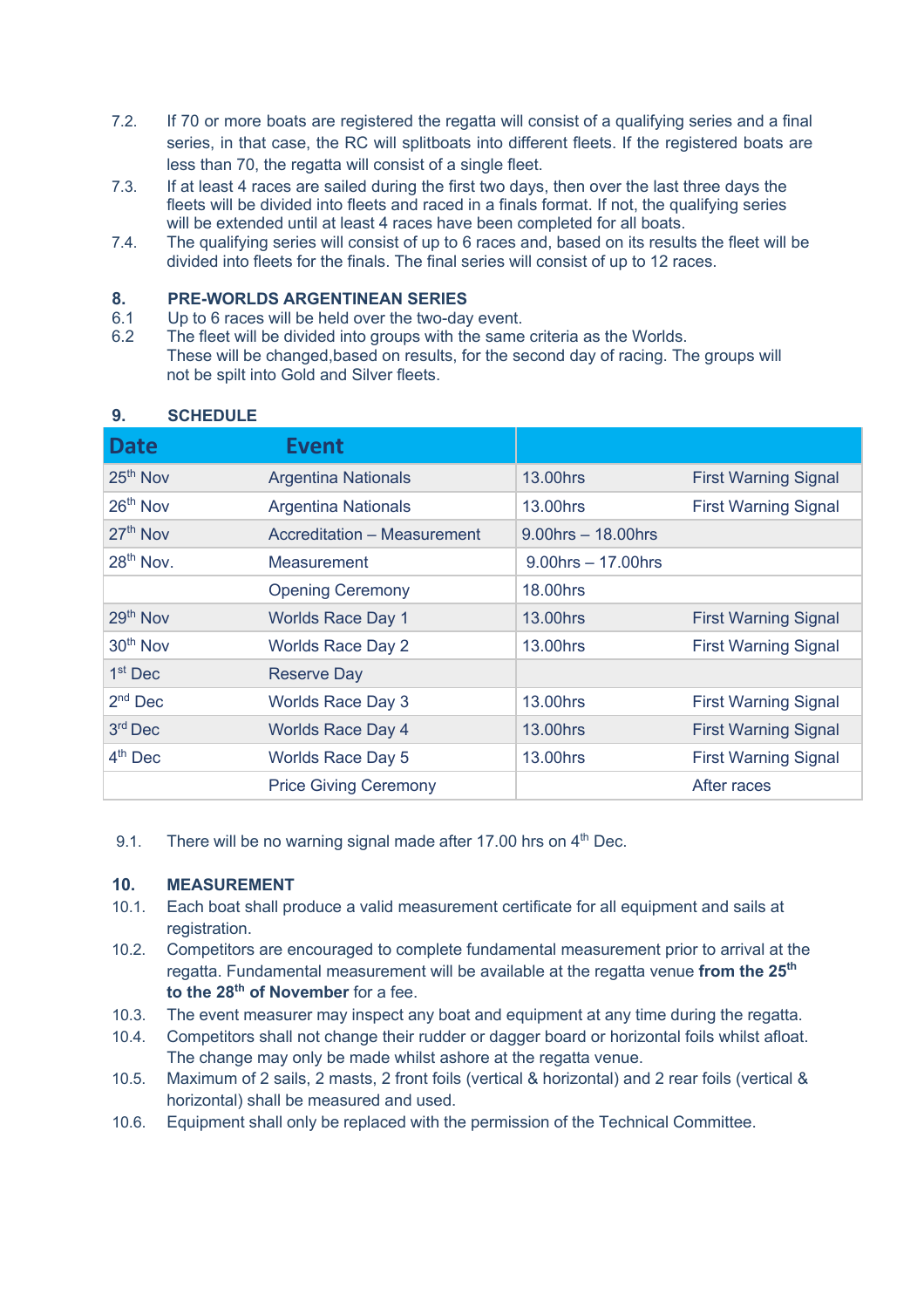# **11. VENUE**

Yacht Club Argentino, Dársena Norte. Cecilia Grierson 500 Buenos Aires, Argentina

# **12. THE COURSES**

The courses to be sailed will be described in the Sailing Instructions.

# **13. PENALTY SYSTEM**

- 13.1. RRS 44.1 is changed so that the Two-Turns Penalty is replaced by the One-Turn Penalty.
- 13.2. Decisions of the International Jury will be final as provided in RRS 70.5.

# **14. SCORING**

14.1.

- a) When fewer than 4 races have been completed, a boat's score will be the total of her race scores.
- b) When from 4 to 9 races have been completed, a boat's series score will be the total of her race scores excluding her worst score.
- c) When 10 or more races have been completed, a boat's series score will be the total of her race scores excluding her two worst scores.
- 14.2. The 'Grand Prix' (Lapped Finish) procedure will be used. This procedure will be described in full in the Sailing Instructions.

# **15. SUPPORT BOATS**

15.1 All Coaches and support boats must register by completing the registration form available online at this link: www.mothworlds.org declaring:

a) the characteristics of their support boat,

b) accepting the "rules for the boats of coaches and instructors BPS (boats of support persons)" described in the Sailing Instructions,

c) the names of their sailors

d) to be equipped with a portable VHF

15.2 All support boats shall be marked with the flag provided by the OA (white flag with black identification number).

15.3 Accredited support persons will be subject to the technical and disciplinary directives of the RC and the Jury who, in the event of an infringement, may act on the basis of RRS 64.5.

# **16. BERTHING**

Boats shall be kept in the assigned places at the boat park.

# **17. RADIO COMMUNICATION**

Except in an emergency, a boat shall neither make radio transmissions while racing nor receive radio communications not available to all boats. This restriction also applies to mobile telephones.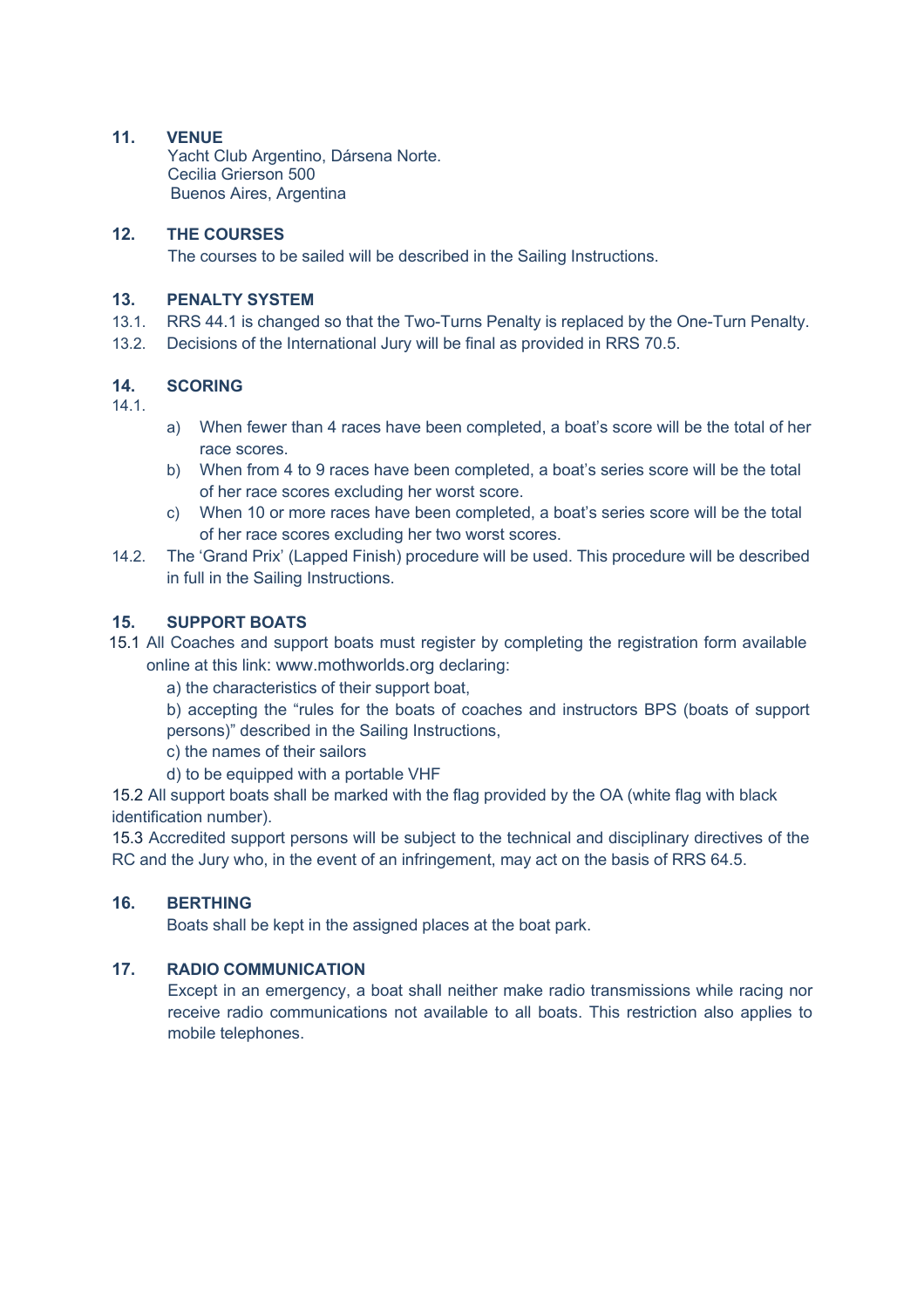# **18. PRIZES**

- 18.1. The following prizes will be awarded:
	- $\checkmark$  1<sup>st</sup> overall: World Champion
	- $\checkmark$  Prizes for the first 10 positions in the overall rankings
	- $\checkmark$  1<sup>st</sup> Master: aged 45 years or older as of 30<sup>th</sup> July 2022
	- $\checkmark$  1<sup>st</sup> Junior: aged 23 years or younger as of 30<sup>th</sup> July 2022
	- $\checkmark$  1<sup>st</sup> Female
- 18.2. Additional prizes may be given at the discretion of the Organizing Authority.

#### **19. MEDIA RIGHTS, CAMERAS, AND ELECTRONIC EQUIPMENT**

- 19.1. By participating in World Championships 2022, competitors automatically grant the Organizing Authority and their sponsors, the right in perpetuity to make, use and show, from time to time at their discretion, any motion pictures and live, taped, or filmed television and other reproductions of the athlete during the period of the competition without compensation.
- 19.2. Boats may be required to carry cameras, sound equipment, or positioning equipment as specified by the Organizing Authority.
- 19.3. The top three (3) competitors, as well as the individual race winners, may be required to attend a media press conference each day.
- 19.4. Competitors may be required to be interviewed during the regatta.

#### **20. RISK STATEMENT**

RRS 3 states: "The responsibility for a boat's decision to participate in a race or to continue racing is hers alone."

Sailing is by its nature an unpredictable sport and therefore inherently involves an element of risk. By taking part in the event, each competitor and their responsible adult agrees and acknowledges that:

- a) They are aware of the inherent element of risk involved in the sport and accept responsibility for the exposure of themselves, their crew and their boat to such inherent risk whilst taking part in the event.
- b) They are responsible for the safety of themselves, their crew, their boat and their property whether afloat or ashore.
- c) They accept responsibility for any injury, damage or loss to the extent caused by their own actions or omissions.

d) Their boat is in good order, equipped to sail in the event and they are fit to participate.

e) The provision of a race management team, patrol boats and other officials and volunteers by the event organizer does not relieve them of their own responsibilities; The provision of patrol boat cover is limited to such assistance, particularly in extreme weather conditions, as can be practicably provided in the circumstances

# **21. INSURANCE**

Each participating boat shall be insured with valid third-party liability insurance with a minimum cover of €1,500.000 per incident or the equivalent. Send your boat insurance certificate at yca@yca.org.ar to complete your registration.

#### **22. CLEAN REGATTA**

The regatta is run accordingly to Sailors for the Sea standards of a "clean regatta".